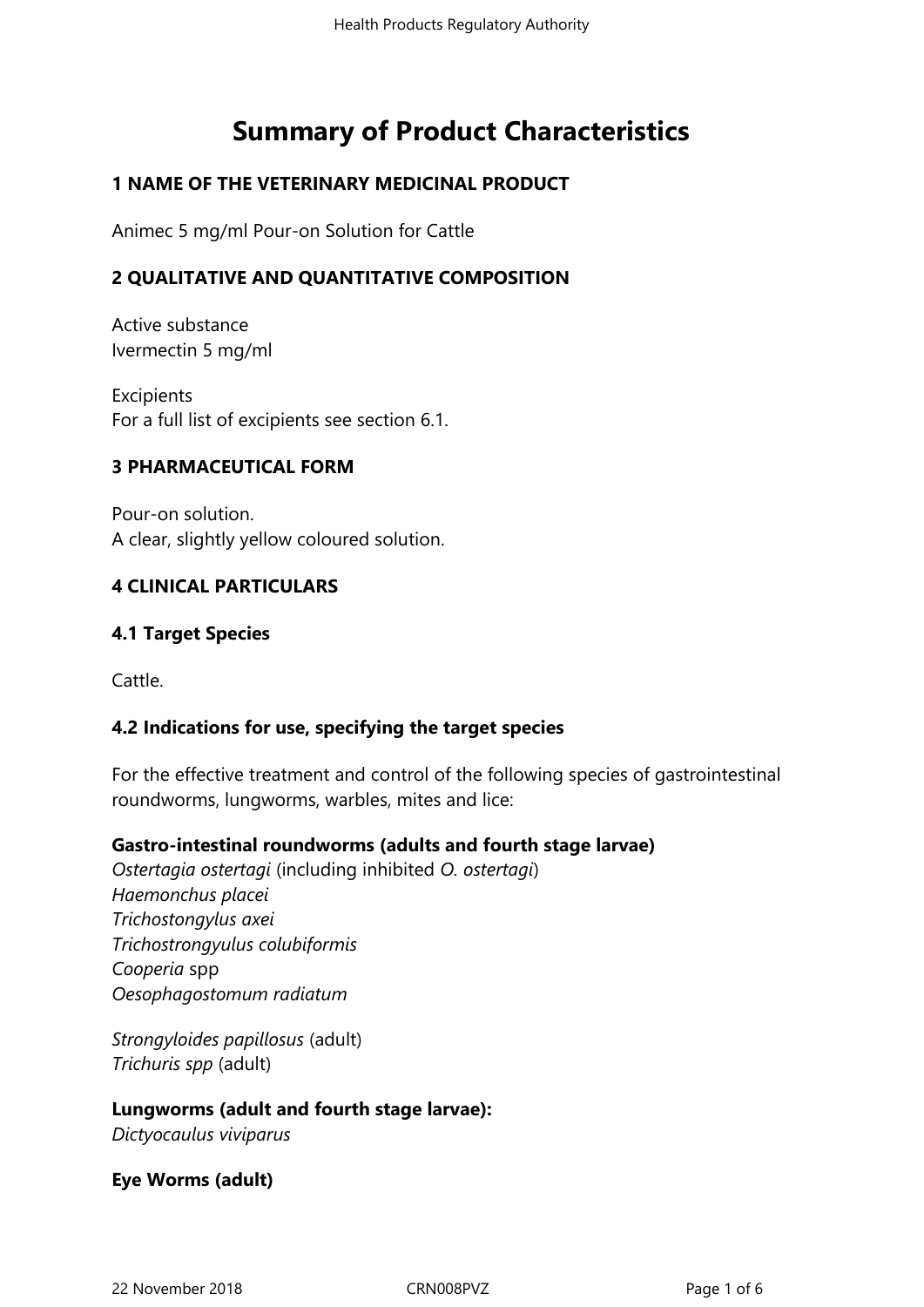*Thelazia* spp

#### **Warbles (parasitic stages):**

*Hypoderma bovis Hypoderma lineatum*

**Mites:**

*Chorioptes bovis Sarcoptes scabiei* var. *bovis.*

## **Sucking lice:**

*Linognathus vituli Haematopinus eurysternus Solenopotes capillatus*

# **Biting lice**

*Damalinia bovis*

Animec Pour-On given at the recommended dosage of 500 micrograms/kg bodyweight, controls infections with *Trichostrongylus axei* and *Cooperia* acquired up to 14 days after treatment, *Ostertagia ostertagi* and *Oesophagostomum radiatum* acquired during the first 21 days after treatment and *Dictyocaulus viviparus* (lungworm) acquired during the first 28 days after treatment. It also controls horn flies (*Haematobia irritans*) for up 35 days after treatment.

## **4.3 Contraindications**

Do not use in cases of known hypersensitivity to the active ingredient. This product is for application to skin surface only, do not give orally or parenterally.

## **4.4 Special warnings for each target species**

Cattle should not be treated when hair or hide is wet. Rain falling on cattle in less than two hours after dosing may result in reduced efficacy. However, the efficacy of the product against established infections of *O. ostertagi* or *D.viviparus* is not adversely affected if the hide is wet or if rain falls shortly after treatment. Do not apply to areas of skin that may have mange scabs or other lesions or to areas contaminated with mud or manure.

Care should be taken to avoid the following practices because they increase the risk of development of resistance and could ultimately result in ineffective therapy: ·Too frequent and repeated use of anthelmintics from the same class, over an extended period of time.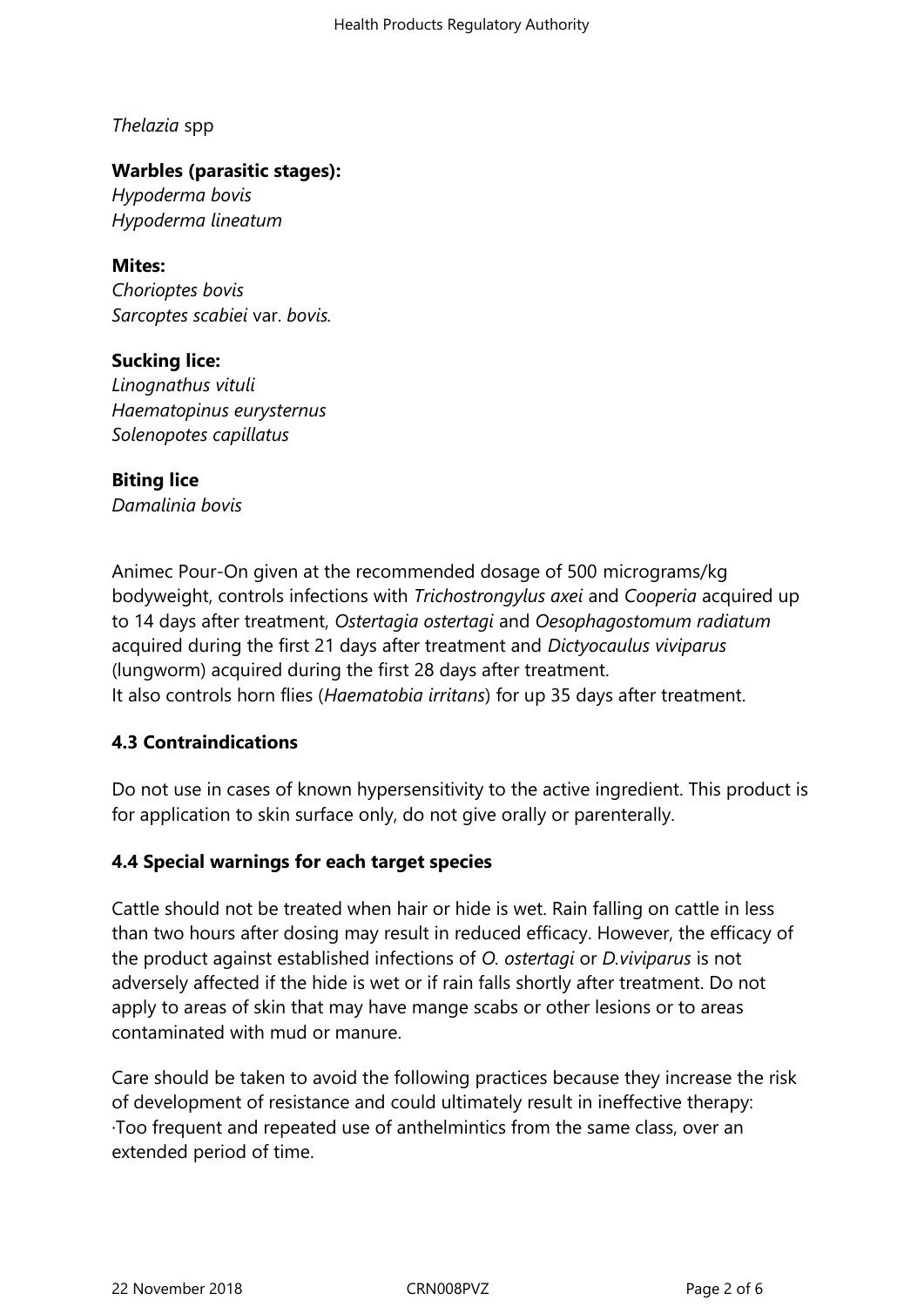·Underdosing, which may be due to underestimation of body weight, misadministration of the product, or lack of calibration of the dosing device. Suspected clinical cases of resistance to anthelmintics should be further investigated using appropriate tests (e.g. Faecal Egg Count Reduction Test). Where the results of the test(s) strongly suggest resistance to a particular anthelmintic, an anthelmintic belonging to another pharmacological class and having a different mode of action should be used.

#### **4.5 Special precautions for use**

#### **Special precautions for use in animals**

Avermectins may not be well tolerated in all non-target species. Cases of intolerance with fatal outcome are reported in dogs, especially Collies, Old English Sheepdogs and related breeds or crosses, and also in turtles/tortoises. Frequent and repeated use may lead to the development of resistance.

#### **Special Precautions to be taken by the Person Administering the Medicinal Product to Animals**

The product may be irritating to human skin and eyes and the user should be careful not to apply it to himself or other persons.

Operators should wear rubber gloves and boots with a waterproof coat when applying the product. Protective clothing should be washed after use. Use only in well-ventilated areas or outdoors.

As absorption through skin can occur, in the event of accidental skin contact the affected area should be washed immediately with soap and water. If accidental eye exposure occurs, flush the eyes immediately with water and seek medical attention. Wash hands after use.

#### **4.6 Adverse reactions (frequency and seriousness)**

None known

#### **4.7 Use during pregnancy, lactation or lay**

The product can be administered to beef cows at any stage of pregnancy or lactation provided that the milk is not intended for human consumption. The product will not affect the fertility of cows and bulls and can be given to all ages of animals including young calves.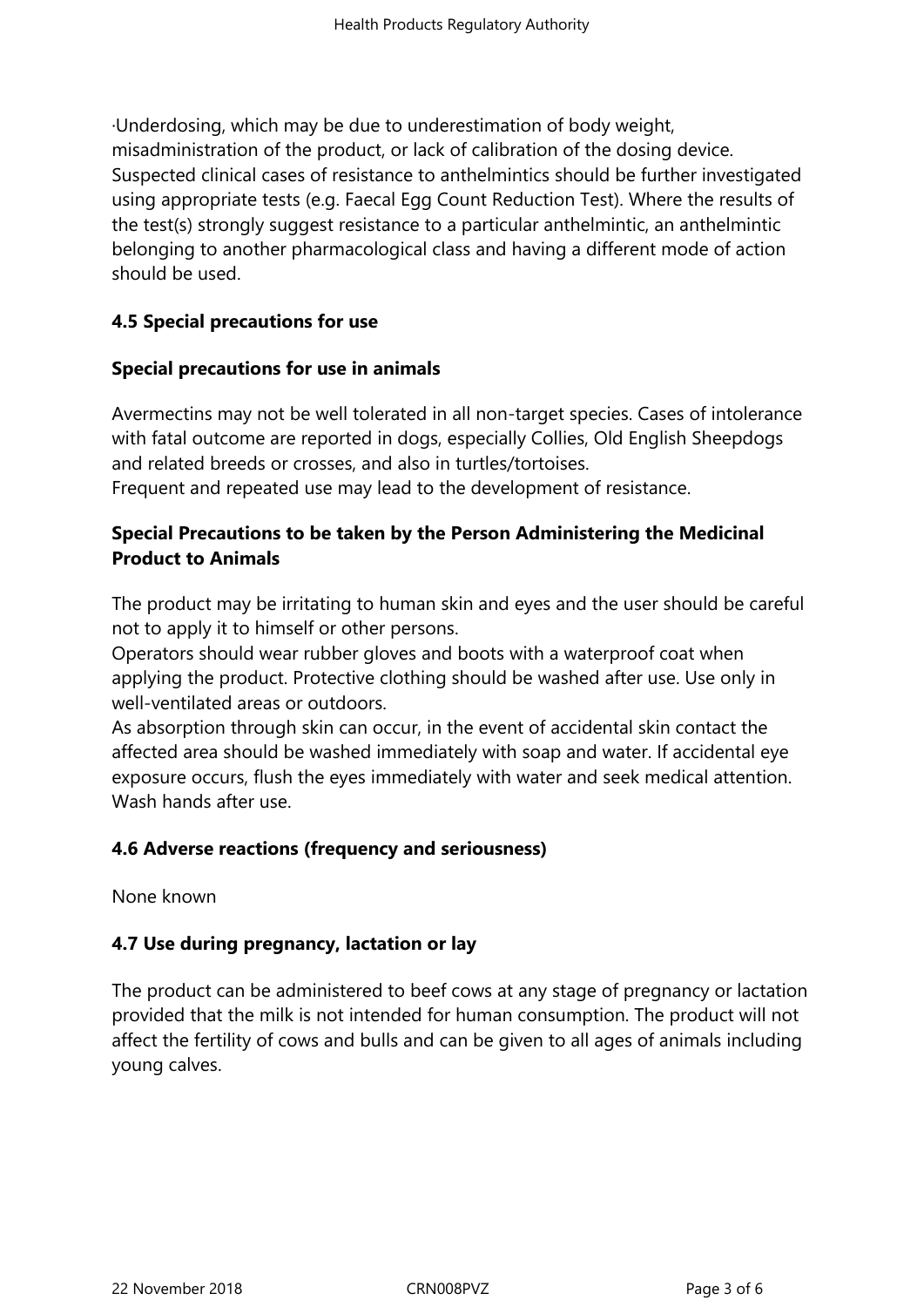# **4.8 Interaction with other medicinal products and other forms of interactions**

The product may be used concurrently with foot and mouth disease vaccine or clostridial vaccine.

# **4.9 Amounts to be administered and administration route**

Dosage: 1 ml per 10 kg bodyweight (based on a recommended dose of 500 micrograms/kg bodyweight)

Administration: The formulation should be applied along the mid-line of the back in a narrow strip between the withers and tailhead.

The product should be used with appropriate dosing equipment.

To ensure administration of correct dose, body weight should be determined as accurately as possible; accuracy of the dosing device should be checked.

If animals are to be treated collectively rather than individually, they should be grouped according to their bodyweight and dosed accordingly, in order to avoid under- or overdosing.

# **4.10 Overdose (symptoms, emergency procedures, antidotes), if necessary**

No sign of toxicity appeared up to 1.5 mg/kg (3 times the recommended dose rate). No antidote has been identified.

## **4.11 Withdrawal period(s)**

Meat and offal: 28 days.

Milk: Not permitted for use in lactating animals producing milk for human consumption. Do not use in lactating dairy cows including pregnant heifers within 60 days prior to calving.

# **5 PHARMACOLOGICAL or IMMUNOLOGICAL PROPERTIES**

Pharmacotherapeutic Group: Antiparasitic Products, insecticides and repellents, Endectocides.

ATCvet code: QP54AA01.

Ivermectin is a member of the avermectin group.

## **5.1 Pharmacodynamic properties**

Ivermectin is a member of the macrocyclic lactone class of endectocides, which have a unique mode of action. Compounds of the class bind selectively and with high affinity to glutamate-gated chloride ion channels, which occur in invertebrate nerve and muscle cells. This leads to an increase in the permeability of the cell membrane to chloride ions with hyperpolarisation of the nerve or muscle cell, resulting in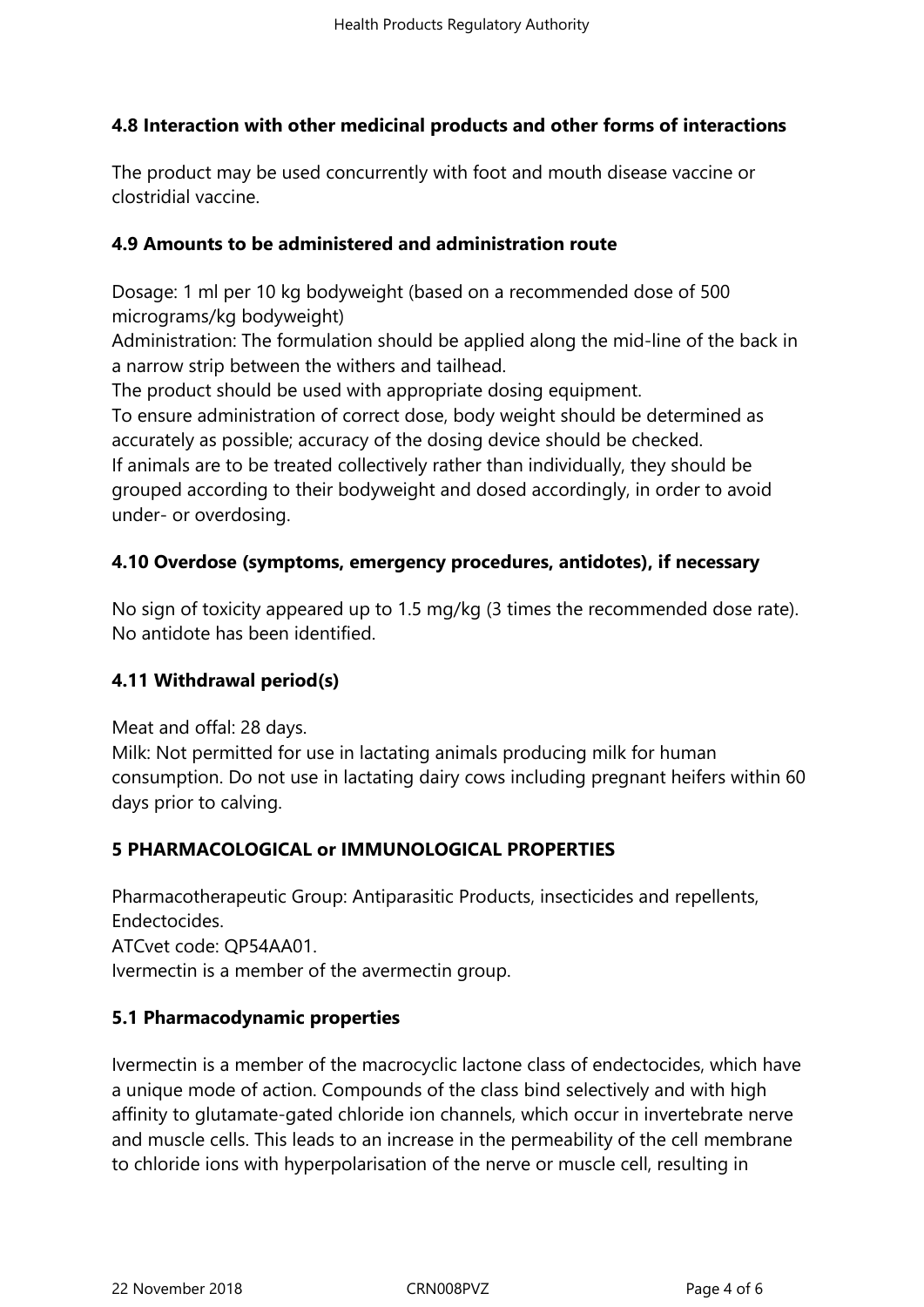paralysis and death of the parasite. Compounds of this class may also interact with other ligand-gated chloride channels, such as those gated by the neurotransmitter gamma-aminobutyric acid (GABA).

The margin of safety for compounds of this class is attributable to the fact that mammals do not have glutamate-gated chloride channels, the macrocyclic lactones have a low affinity for other mammalian ligand-gated chloride channels and they do not readily cross the blood-brain barrier.

# **5.2 Pharmacokinetic particulars**

After topical administration of the product at the recommended dose of 500 microgram per kg bodyweight, the plasma concentrations increased to an average plateau of 12-16 ng/ml between 36-144 hours post treatment (Tmax is 3.7 days) with a Cmax of 16.89 ng/ml. After day 6 the ivermectin levels gradually decreased to an average of less than 2 ng/ml at 28 days. The concentrations mentioned relate to the main component of ivermectin, 22,23-dihydroaverectin B1a. The AUC for ivermectin is 4175 ng/ml/hr with a distribution half life of 7.2 days.

# **6 PHARMACEUTICAL PARTICULARS**

# **6.1 List of excipients**

Crodamol Cap Trolamine Isopropyl alcohol

## **6.2 Major incompatibilities**

None known.

## **6.3 Shelf-life**

Shelf life of the veterinary medicinal product as packaged for sale: 3 years.

## **6.4 Special precautions for storage**

Flammable - keep away from heat, sparks, open flames or other sources of ignition. Close container when not in use. Bottles should remain upright during storage.

# **6.5 Nature and composition of immediate packaging**

High density polyethylene container (flat bottomed flexi packs) with a 38mm tamper evident closure (1 L, 2.5 L and 5 L). The 1 L container has a dial a dose dosing cup. Pack sizes: 1 L, 2.5 L, 5 L and 6 L.

The 6 L pack consists of a 5 L and 1 L pack combined in one carton.